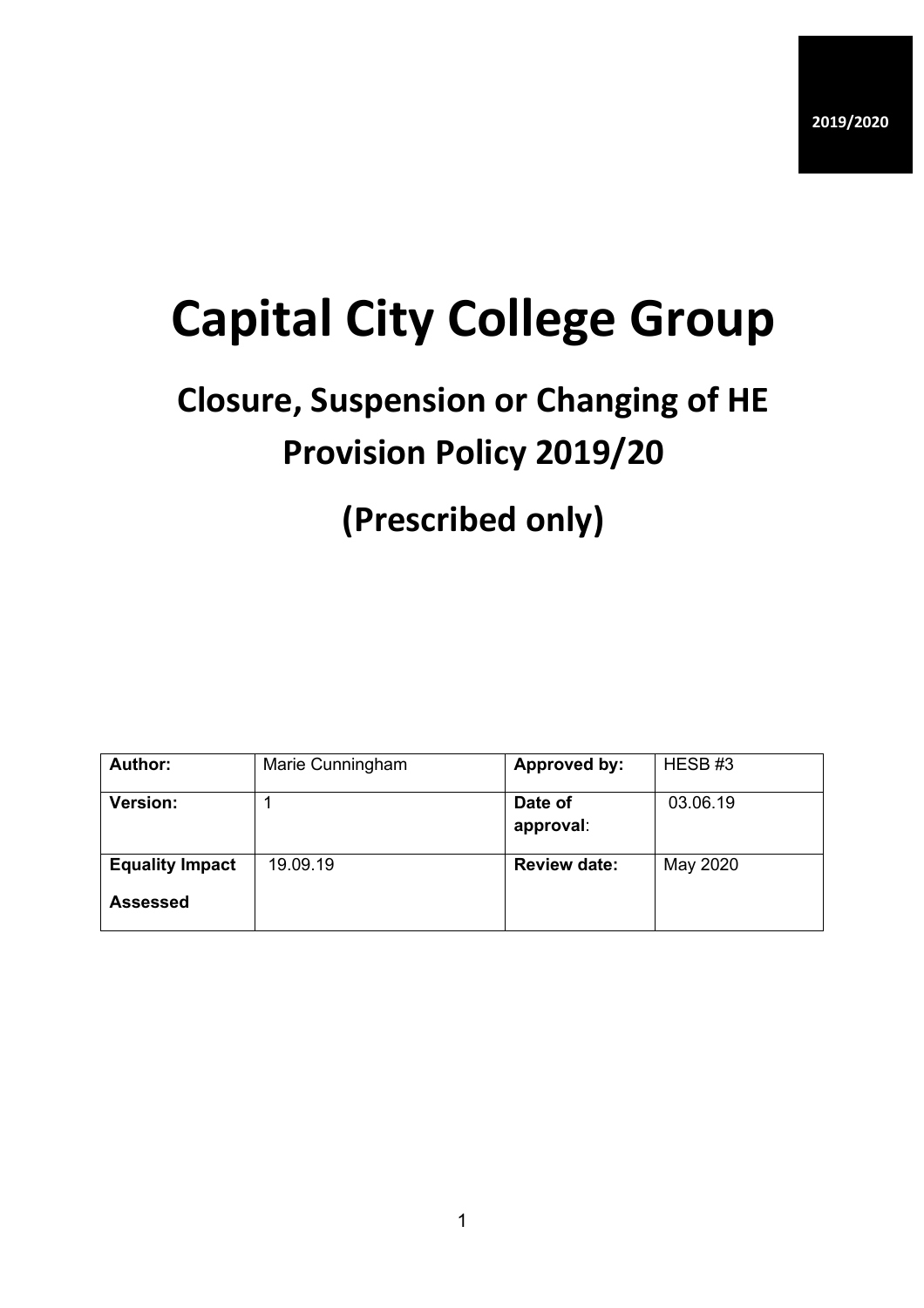### **Closure, Suspension or Changing of HE Provision (Prescribed only)**

#### **1. Introduction**

This policy summarises the procedures within Capital City College Group (**CCCG)** for the closing, suspending, removal or changing of any prescribed Higher Education programme of study (Higher Nationals, Foundation Degrees, Degree, BA Top-Ups and Initial Teacher Training.)

Reference points for this policy include the CCCG HE Admission Policy, CCCG HE Contract, CCCG Fees Policy, the Student Protection Plan and the *Higher education course changes and closure: statement of good practice* (Nov 2015).

CCCG undertakes full compliance with the Consumer Rights Act 2015 to ensure that consideration and protection of the student interest remains central to the process.

#### **2. Programme Closures and Suspensions**

In exceptional circumstances CCCG may wish to suspend for a fixed period of time, remove or close a programme of study. The reasons for programme closures are varied and may include (but are not limited to) low recruitment, changes in strategic priorities or staffing alterations.

Decisions to close or suspend programmes would be taken by Heads of School /Deputy Director/ Directors and approved by the relevant Principal. Such decisions would always be taken as a last resort and where possible, made in a timely manner.

Evidence required would include:

• Market rationale

.

- Strategic and financial implications
- The impact of the relationships with partner institutions and/or PSRBs
- The Impact on current and prospective students
- The impact on any employer relationships
- Arrangements for any replacement programme

#### **2.1 Pearson Higher Nationals**

CCCG has responsibility for ensuring that students remaining on the provision have the opportunity to complete their studies once they have started, and that academic standards for these students are maintained. CCCG is committed to 'teaching out' those courses whenever possible so that students can complete the programme and offers to new entrants will cease to be made.

Communications with students (College and CCCG digital channels, formal letters and face-to-face meetings) will be conducted at the earliest possible date for full consideration of the relevant options: e.g. complete the programme of study, transfer to another programme within CCCG or apply for a transfer - with a Pearson unit certificate of achievement -- to another institution.